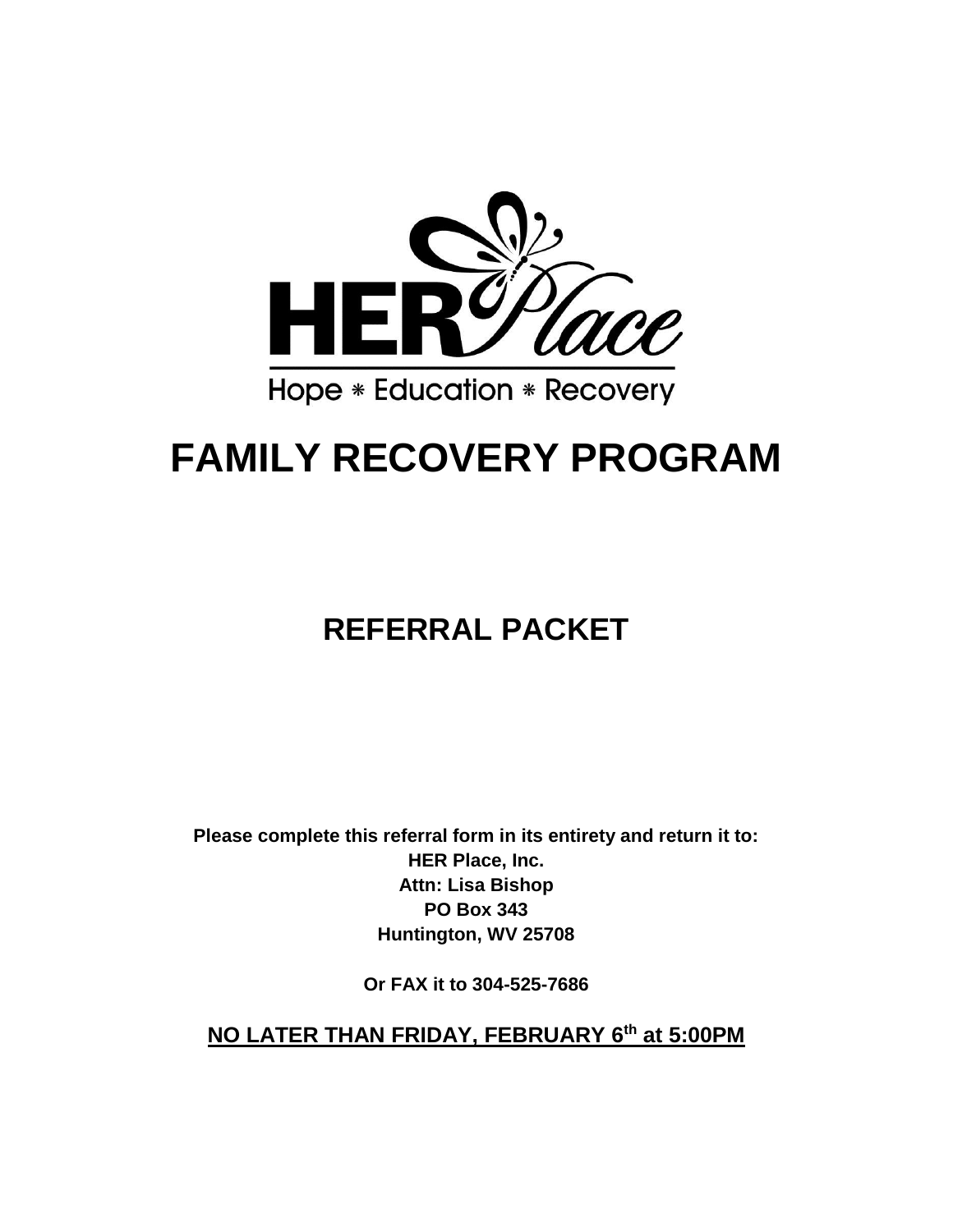## **HER Place Family Recovery Program**

The HER Place Family Recovery Program is an innovative substance abuse prevention and recovery program that has the long-term goal of breaking the cycle of intergenerational transmission of addiction that puts our youth and the future of our community at risk for substance abuse. Our program consists of a two-pronged intervention that includes:

I. *Celebrating Families*, an evidence-based curriculum for families in early recovery from addiction, that is designed to: a) increase awareness of the genetic and environmental factors in transmission of addiction within families; b) decrease substance use and relapse by promoting the development of healthy life skills and recovery tools; c) strengthen the resilience of the recovering family by fostering better coping, communication, and conflict resolution skills; d) facilitate the family reunification process. The curriculum contains 16 weekly sessions for families who are willing to commit to a peer-based program of addictions recovery. After a simple family dinner, facilitators introduce the lesson topic for the week and family participants break out into groups. While primary caretakers receive parenting skills training, age-appropriate lessons are provided for their minor children: a) 4-7 yrs. b) 8-10 yrs. c) 11-13 yrs. and d) 14-17 yrs. Each 90-minute group lesson consists of instruction and skill-building activities that are devoted to a particular theme, including: facts about alcohol, tobacco and other drugs, chemical dependency as a disease, the effects of addiction on the whole family, goal setting, making healthy choices, nutrition, communication, anger management, and setting healthy boundaries. After the group lessons, parents are reunited with their children for a family activity to practice what has been learned.

II. In conjunction with this psycho-education component, HER Place will provide individualized Peer Support Services designed to assist parents to sustain long-term recovery from addiction. Our WVcertified Peer Recovery Coaches will: a) assist parent participants to complete referral forms, intake interviews, and needs assessments; c) conduct one-hour weekly recovery check-ups with participants to identify recovery goals and monitor progress; c) assist parents to develop a Wellness Recovery Action Plan (WRAP) as a relapse prevention/family intervention plan; d) conduct exit interviews and evaluations, as well as 6-month, 9-month, and 1-year follow-up interviews; and e) connect participants with 12 step/recovery groups (secular and faith-based) in the local community that are critical to develop healthy social support networks.

## **Our first "Celebrating Families!" course will be offered on Thursdays from 4:30pm to 7:30pm at First United Methodist Church in downtown Huntington, WV from February 19 to June 4, 2015.**

Another 16-week course will be offered in the Fall and a more condensed Summer Program will be held at various locations in our community. If you have any questions, please contact **Lisa Bishop, HER Place Family Recovery Program Coordinator, at 304-525-7394 (office) or 304- 634-4825 (cell)**.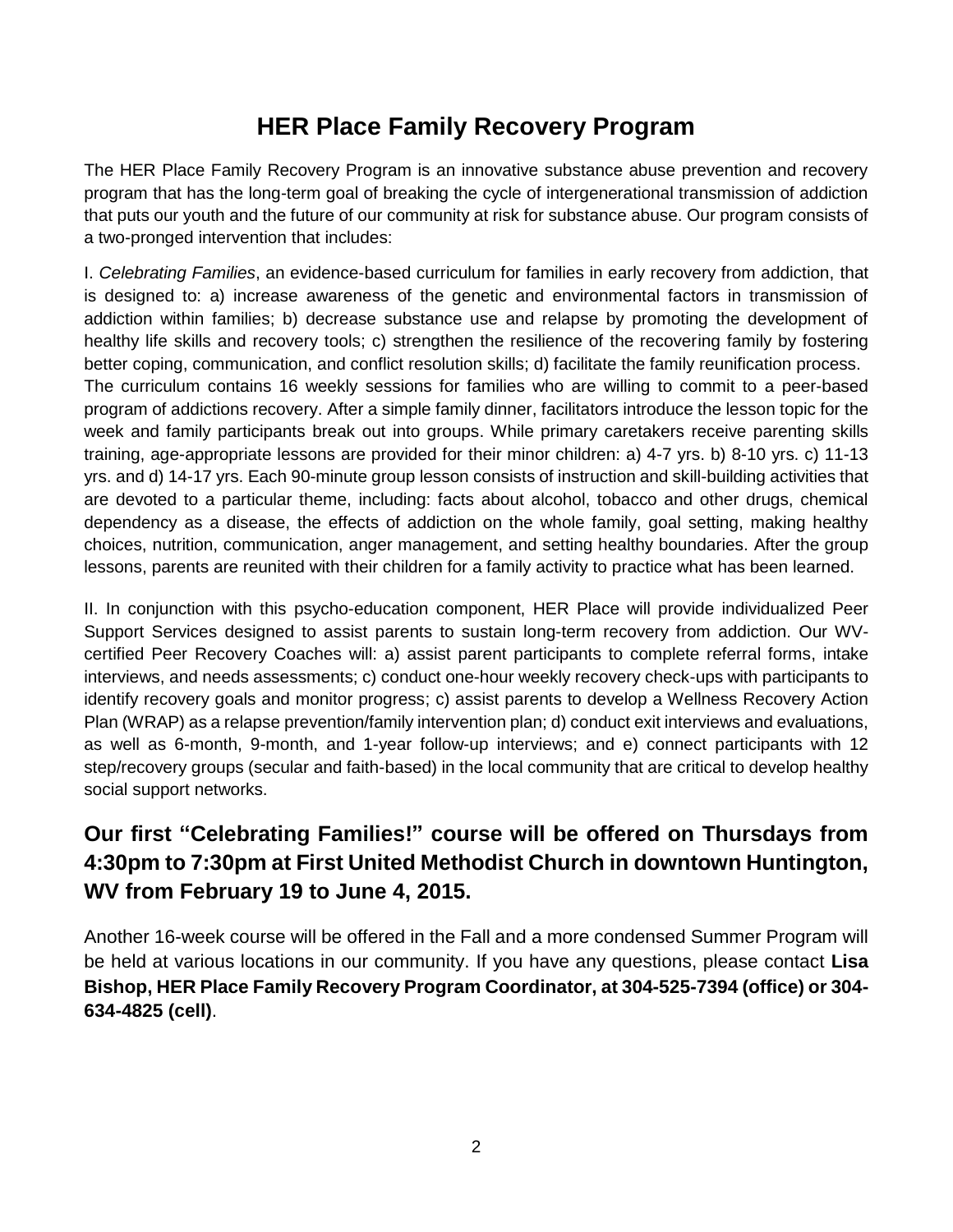#### **HER Place Family Recovery Program Referral Form**

| I. Primary Parent / Guardian                                                                                                                                                                                                                                                   |                                                                                         |    |
|--------------------------------------------------------------------------------------------------------------------------------------------------------------------------------------------------------------------------------------------------------------------------------|-----------------------------------------------------------------------------------------|----|
|                                                                                                                                                                                                                                                                                |                                                                                         |    |
| First name                                                                                                                                                                                                                                                                     | Last Name                                                                               | MI |
|                                                                                                                                                                                                                                                                                |                                                                                         |    |
|                                                                                                                                                                                                                                                                                |                                                                                         |    |
| Marital Status: ___ Single ___ Married ___ Divorced ____ Separated ___ Widowed<br>Cultural Background: What is your race or ethnicity? (You may select more than one.)<br>__ Black or African American<br>___ White / Caucasian<br>__ Native American<br>___ Hispanic / Latino | Asian<br>Alaskan or Pacific Islander<br>Arab American or Middle Eastern<br>___ Declined |    |
| Education: What is the highest level of education you have completed?                                                                                                                                                                                                          |                                                                                         |    |
| College CED ___ High School ___ Trade School ___ College Cther _________                                                                                                                                                                                                       |                                                                                         |    |
| Employment Status: ___ Employed ____ Unemployed _____ Disabled _____ Student                                                                                                                                                                                                   |                                                                                         |    |
| Annual Family Income \$                                                                                                                                                                                                                                                        |                                                                                         |    |

#### **II. Primary Parent / Guardian Substance Abuse History**

1. At what age did you start using alcohol and/or other drugs?

2. What is your primary Drug of Choice, method of use (IV needle, ingest orally, ingest nasally, smoke, etc.), and approximate date of last use?

\_\_\_\_\_\_\_\_\_\_\_\_\_\_\_\_\_\_\_\_\_\_\_\_\_\_\_\_\_\_\_\_\_\_\_\_\_\_\_\_\_\_\_\_\_\_\_\_\_\_\_\_\_\_\_\_\_\_\_\_\_\_\_\_\_\_\_\_\_\_\_\_\_\_\_\_\_\_\_\_\_\_

3. When was the last time that you used any type of alcohol or other drugs?

- 4. Which of the following statements best describes where you are in the addictions recovery process?
- I have used at least one substance (alcohol or drugs) during the past week.
- I have not used any substances (alcohol or drugs) for one week or more.
- \_\_\_ I'm in early recovery and have not used any alcohol or other drugs for 3 months or more.
- I'm in long-term recovery and have not used and alcohol or other drugs for one year or more.

5. Which of the following addictions treatment and recovery interventions have you tried in the past? (Select all that apply)

- \_\_\_ Medical Detoxification (Treatment Facility or Hospital)
- \_\_\_ Non-Medical Detoxification
- \_\_\_ Short-term Treatment (28-days in Residential Treatment Facility)
- \_\_\_ Long-term Treatment (6 months in Residential Treatment Facility)
- \_\_\_ Intensive Outpatient Treatment (attend a clinical program a minimum of 10 hours per week)
- \_\_\_ Outpatient Clinical Therapy (private psychologist)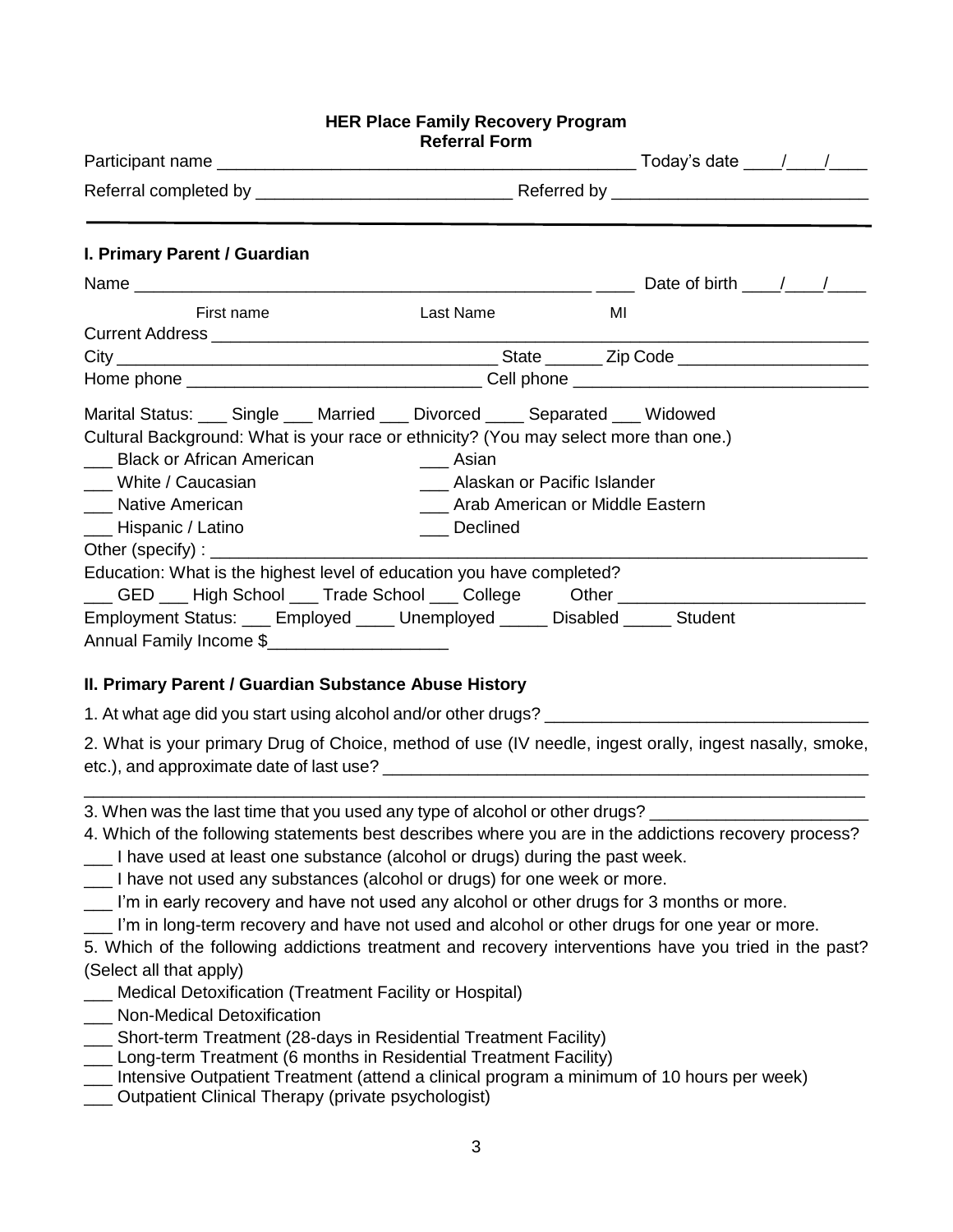| __ Outpatient Psychiatric Care (medications prescribed)<br>__ Recovery Residence (with recovery programs and services)<br>___ Twelve-Step Recovery Support Group (AA, NA, CoDA, etc.)<br>__ Faith-based Recovery Support Group (Celebrate Recovery, etc.)<br>__ Community-based Peer Recovery Support Services (HER Place)<br>__ Medication-Assisted Program (Methadone/Suboxone)<br>__ Prison-based Program (RSAT)<br>Drug Court / Probation Program |                                               |                                    |                                          |
|-------------------------------------------------------------------------------------------------------------------------------------------------------------------------------------------------------------------------------------------------------------------------------------------------------------------------------------------------------------------------------------------------------------------------------------------------------|-----------------------------------------------|------------------------------------|------------------------------------------|
| 6. What would you like to accomplish in your recovery? (Check all that apply)                                                                                                                                                                                                                                                                                                                                                                         |                                               |                                    |                                          |
| ___ Stop using drugs/alcohol                                                                                                                                                                                                                                                                                                                                                                                                                          |                                               |                                    | ___ Reduce or manage alcohol/drug use    |
| ____ Connect with others in recovery                                                                                                                                                                                                                                                                                                                                                                                                                  |                                               |                                    | ___ Connect with recovery support groups |
| __ Improve relationship with spouse/partner                                                                                                                                                                                                                                                                                                                                                                                                           |                                               | ___ Improve family relationships   |                                          |
| ___ Improve physical health                                                                                                                                                                                                                                                                                                                                                                                                                           |                                               | ___ Improve mental health          |                                          |
| ___ Maintain/regain custody of children                                                                                                                                                                                                                                                                                                                                                                                                               |                                               | ___ Maintain/regain stable housing |                                          |
| ___ Meet legal/court mandates                                                                                                                                                                                                                                                                                                                                                                                                                         |                                               | __ Avoid jail                      |                                          |
| __ Find/maintain employment                                                                                                                                                                                                                                                                                                                                                                                                                           |                                               |                                    | ___ Find educational/vocational training |
| <b>III. Family History</b>                                                                                                                                                                                                                                                                                                                                                                                                                            |                                               |                                    |                                          |
| 1. Is there a history of alcohol/drug abuse in your family of origin? ____ No ____ Yes ____ Unsure                                                                                                                                                                                                                                                                                                                                                    |                                               |                                    |                                          |
| 2. Is there a history of mental illness in your family of origin? ___ No _____ Yes ___ Unsure                                                                                                                                                                                                                                                                                                                                                         |                                               |                                    |                                          |
| 3. Were you ever physically or mentally abused as a child? ___ No                                                                                                                                                                                                                                                                                                                                                                                     |                                               |                                    | <b>Parage Yes</b>                        |
| 4. Were you ever sexually abused as a child? ____ No _____ Yes                                                                                                                                                                                                                                                                                                                                                                                        |                                               |                                    |                                          |
| 5. Are other members of your family of origin in recovery? __ No<br>If yes, for how long? ________                                                                                                                                                                                                                                                                                                                                                    |                                               |                                    | Yes                                      |
| If yes, what kind of recovery program or support system are they involved in?                                                                                                                                                                                                                                                                                                                                                                         |                                               |                                    |                                          |
| <b>IV. Current Family Household</b><br>1. How many people live together in your current family household? ____<br>2. With whom do you live? (check all that apply)<br>Alone<br>$\equiv$ Child(ren)                                                                                                                                                                                                                                                    | <u>_</u> __ Spouse<br>$\frac{1}{2}$ Parent(s) |                                    | <b>Domestic Partner</b><br>$In-law(s)$   |
|                                                                                                                                                                                                                                                                                                                                                                                                                                                       |                                               |                                    |                                          |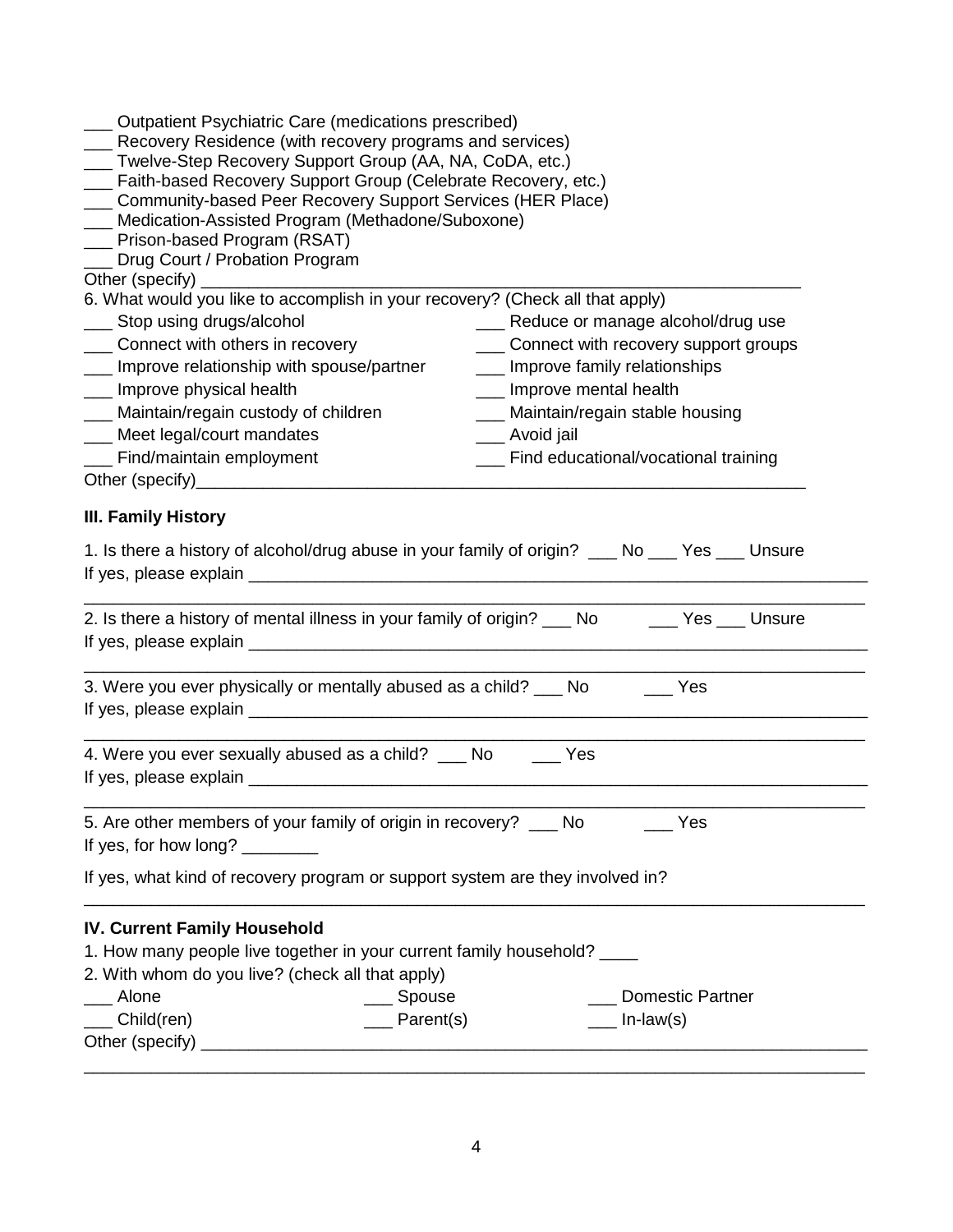- 3. Which of the following best describes your living situation?
- \_\_\_ The people I live with are in recovery or will actively support my recovery.
- \_\_\_ The people I live with will permit, but not support, my recovery
- \_\_\_ The people I live with will not be very supportive of my recovery.

\_\_\_ The people I live with may keep alcohol or drugs in the house, use alcohol or drugs in my presence, sell drugs, or actively discourage my recovery.

### **V. Information about spouse/domestic partner or other family member who will participate in Celebrating Families!**

| Date of birth: ///// Emergency Contact Number __________________________________                                                                                                                                                                                                                                                                     |  |  |  |
|------------------------------------------------------------------------------------------------------------------------------------------------------------------------------------------------------------------------------------------------------------------------------------------------------------------------------------------------------|--|--|--|
| Lives in current household? ___ Yes ___ No                                                                                                                                                                                                                                                                                                           |  |  |  |
|                                                                                                                                                                                                                                                                                                                                                      |  |  |  |
|                                                                                                                                                                                                                                                                                                                                                      |  |  |  |
|                                                                                                                                                                                                                                                                                                                                                      |  |  |  |
| 1. Does your spouse/domestic partner or other family member have a history of substance abuse?                                                                                                                                                                                                                                                       |  |  |  |
| If yes, is he/she in recovery? ____ No ______ Yes                                                                                                                                                                                                                                                                                                    |  |  |  |
| If yes, for how long? ________                                                                                                                                                                                                                                                                                                                       |  |  |  |
| If yes, what kind of recovery program are they involved in?                                                                                                                                                                                                                                                                                          |  |  |  |
| 2. Are there any marital/domestic partner or family issues that may affect your recovery process?<br>No ______ Yes<br>If yes, please explain. The contract of the contract of the contract of the contract of the contract of the contract of the contract of the contract of the contract of the contract of the contract of the contract of the co |  |  |  |
| <b>VI. Information about Children</b>                                                                                                                                                                                                                                                                                                                |  |  |  |
| ______ Yes ______ Not sure<br>1. Are you pregnant? __ No                                                                                                                                                                                                                                                                                             |  |  |  |
| 2. How many children do you have? _____                                                                                                                                                                                                                                                                                                              |  |  |  |
| 3. How many children live with you now? ____                                                                                                                                                                                                                                                                                                         |  |  |  |
| 4. Which best describes the legal custody arrangements for your children? (Select all that apply)<br>___ Full custody _______________ Shared custody                                                                                                                                                                                                 |  |  |  |
| ___ Temporary custody _____ Relative placement                                                                                                                                                                                                                                                                                                       |  |  |  |
| Lacence Alternative custody arrangements. Please explain. <u>Collect Communications</u> Alternative Custody arrangements. Please explain.                                                                                                                                                                                                            |  |  |  |
| 5. Do you have an open CPS case at this time? Yes ___ No ___                                                                                                                                                                                                                                                                                         |  |  |  |
| 6. How many of your children will be participating in the Celebrating Families? ______                                                                                                                                                                                                                                                               |  |  |  |
| 7. How many of your children participating in Celebrating Families are in the following age groups?<br>$\frac{1}{1}$ (4-7 years) $\frac{1}{1}$ (8-10 years) $\frac{1}{1}$ (11-13 years) $\frac{1}{1}$ (14-17 years)                                                                                                                                  |  |  |  |
| $\epsilon$ and the contract $\epsilon$ and $\epsilon$                                                                                                                                                                                                                                                                                                |  |  |  |

8. How many of your children will require childcare services for the following groups? \_\_\_\_ infants (nursery) \_\_\_ toddlers (to age 4)